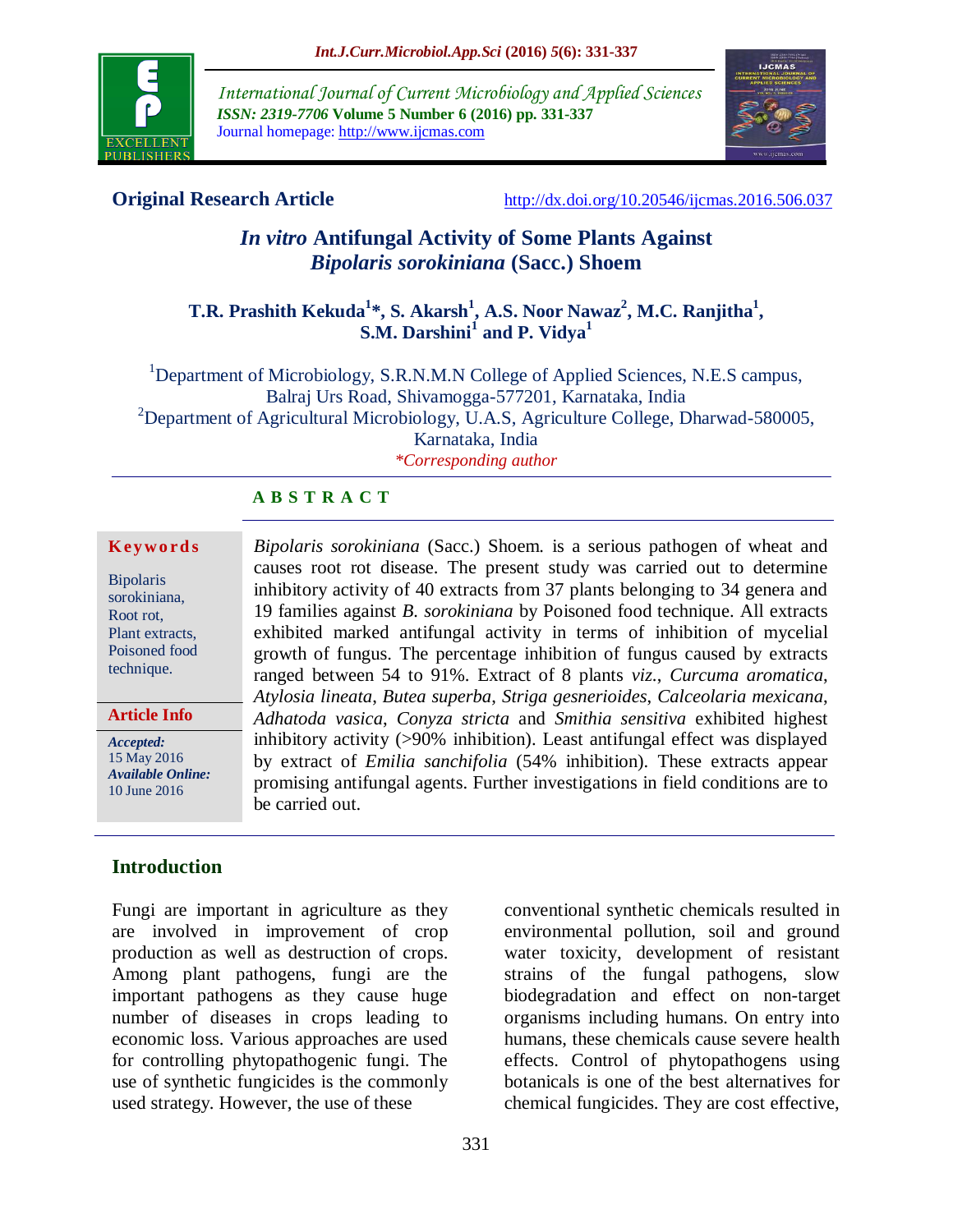safer and ecofriendly. Higher plants are shown to possess fungitoxic activity against a range of pathogenic fungi (Seema *et al*., 2011; Boonsang *et al*., 2014; Kambar *et al*., 2014; Rafi and Dawar, 2015; Shweta *et al*., 2015; Parveen *et al*., 2016).

Wheat is one among the staple cereal food crops consumed in most parts of the world. The production of crop is threatened by several disease causing agents. *Bipolaris sorokiniana* (Sacc.) Shoem is a serious pathogen of wheat. It causes disease symptoms such as root rot, leaf blight, seedling blight and spot blotch. The pathogen affects seed germination and seedling emergence and causes considerable reduction in grain yield. The disease is a serious threat for wheat cultivation especially in wet subtropical climatic regions. High temperature and high humidity favors for the disease outbreak. The initial symptoms of root rot originate on young seedlings from inoculum carried on the seed or from soilborne conidia near the seedling. Dark brown lesions are formed on outer coleoptile tissue and/or on the leaf base. Lesions may unite into long areas of necrotic brown tissue. The entire seedling may die in severe infection. In most cases, the seedling will survive but plant growth is stunted.

The management of disease is usually achieved by using chemicals. Plant extracts and plant based formulations appear promising in the control of phytopathogenic fungi including *B. sorokiniana* (Mathre *et al*., 2003; Salehpour *et al*., 2005; Akhter *et al*., 2006; Acharya *et al*., 2011; Hasan *et al*., 2012; Perelló *et al*., 2013a; Hossain *et al*., 2015; Bahadar *et al*., 2016). In the present study, we determined inhibitory effect of extracts from 37 plants collected from different places of Karnataka, India.

#### **Materials and Methods**

#### **Collection and Identification of Plants**

A total of 37 plants belonging to 34 genera and 19 families used in this study were collected from different places of Karnataka *viz*., Lakkavalli, Shankaraghatta, Mullayanagiri, Bababudangiri, Sagara, Chikkamagalure, Varadahalli, Haniya and Thirthahalli. Identification of plants was made by referring standard flora (Saldhana and Nicolson, 1978; Yoganarasimhan *et al*., 1981; Bhat, 2014) and with the help of taxonomists. Table 1 presents details of the plants *viz*., name, family and parts of the plants used.

#### **Extraction**

The collected plants were washed using clean water to remove adhering matter. The plant materials were dried under shade to prevent loss of volatile constituents and powdered in a blender. Extraction of powdered plant materials was done by simple maceration process where a known quantity of material (10g) was transferred into clean conical flask containing 100ml of methanol. The flasks were sealed and left for 48 hours with stirrings done occasionally. The contents of flasks were filtered through Whatman No. 1 filter paper and the filtrates were evaporated to dryness in oven at  $50^{\circ}$ C (Kekuda *et al*., 2015).

#### **Antifungal Activity of Extracts**

Suppressive effect of extracts of selected plants on radial mycelial growth of *B. sorokiniana* was determined by Poisoned food technique. Control (without extract) and poisoned (2mg extract/ml of medium) Potato dextrose agar plates were aseptically inoculated with well sporulated culture of fungus by point inoculation method. The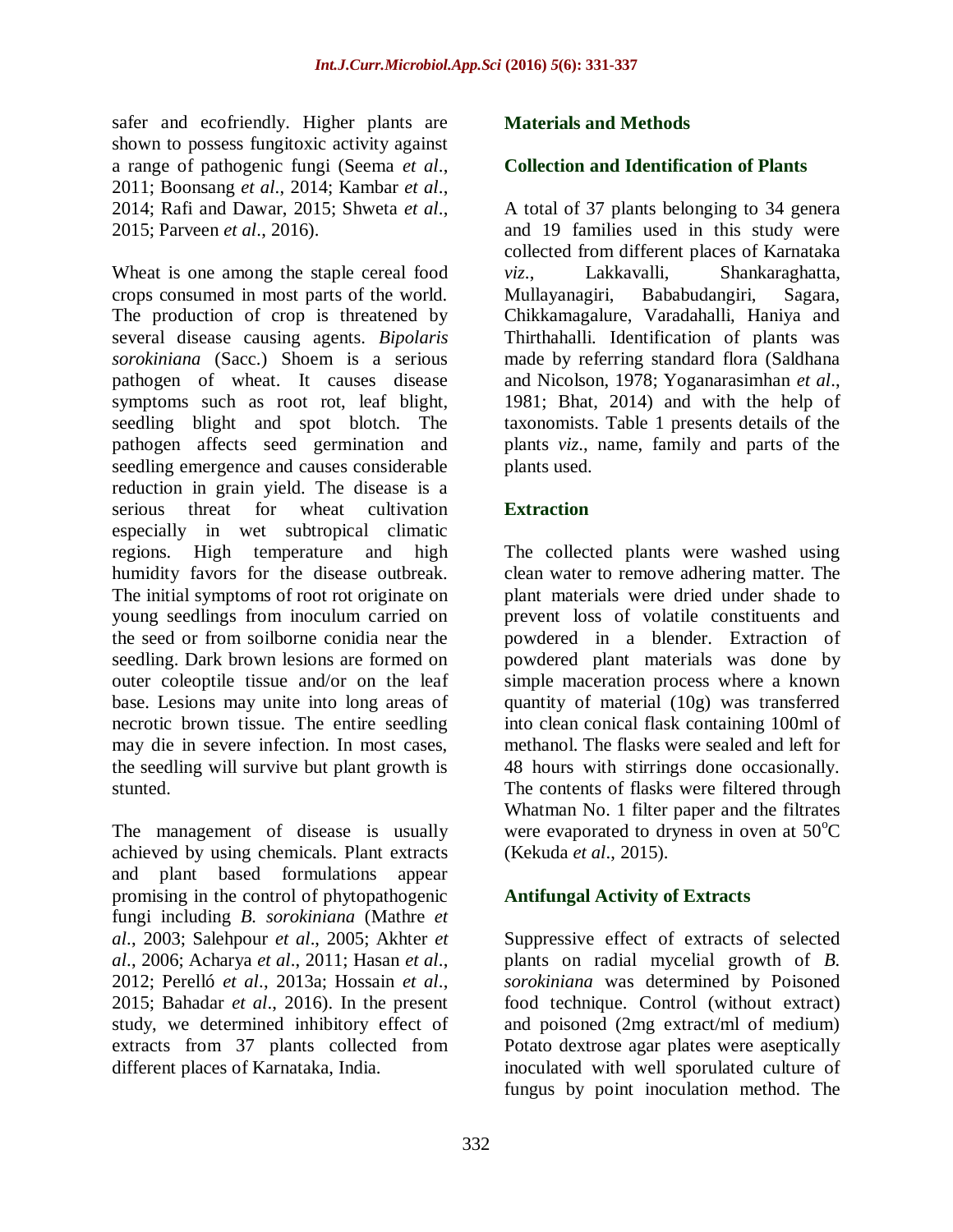plates were incubated at  $28^{\circ}$ C for 5 days. The diameter of radial growth of fungus on plates was measured using a ruler in mutual perpendicular directions. Antifungal effect of extracts in terms of suppression of mycelial growth of fungus was determined using the formula:

Inhibition of radial growth  $(\%)=(C-T/C)$ x 100, where C and T denotes the diameter of fungal colonies on control and poisoned plates respectively (Kekuda *et al*., 2015).

### **Results and Discussion**

The crop cultivation and the development of human civilization have been closely linked. Diseases of crops became a serious concern to mankind ever since plants have been cultivated for various needs, in particular for consumption. At the end of the  $19<sup>th</sup>$  and the beginning of the  $20<sup>th</sup>$  century, chemical protection measures were developed which were proven to be so effective in reducing disease incidence. However, a few years later, emergence of resistant strains of fungal pathogens have been observed. Fungi exhibit resistance to chemicals by mutations or by various mechanisms that are induced by sublethal fungicide stress (Deising *et al*., 2008; Hahn, 2014). Moreover, the usage of fungicides of chemical origin resulted in environmental pollution and toxic effects on non-target organisms including humans. High cost, possible adverse health effects and environmental pollution aspects of these fungicides triggered immense interest for searching alternatives for chemical fungicides. Botanicals are shown to be one of the effective alternatives for chemical agents. Researches done on several plant species have shown marked suppressive effect of plants against several phytopathogenic fungi (Seema *et al*., 2011;

Kambar *et al*., 2014; Vivek *et al*., 2014; Shweta *et al*., 2015; Parveen *et al*., 2016). In the present study, we evaluated the antifungal effect of 40 extracts from 37 plants against the fungus *B. sorokiniana*. Table 2 and Figure 1 depict the inhibitory activity (%) of extracts against mycelial growth of the test fungus. All extracts were effective in inhibiting the mycelial growth of the fungus but to a varied extent. An inhibition of >50% was recorded in case of all extracts. The percentage inhibition of test fungus by extracts was in the range 54.16% to 91.66%. An inhibition of 60 to 70% was exhibited by extract of *E. mysoriensis*. Extract from six plants displayed an inhibitory activity in the range 70 to 80%. 24 out of 40 extracts showed inhibitory activity in the range 80 to 90%. Extract from 8 plants *viz*., *C. aromatica*, *A. lineata*, *B. superba*, *S. gesnerioides*, *C. Mexicana*, *A. vasica* (leaf), *C. stricta* and *S. sensitiva* exhibited highest activity i.e., 91.66% inhibition of the fungus. Least inhibitory activity was observed in case of *E. sanchifolia* (54.16%). Similar studies on inhibitory activity of plants against *B. sorokiniana* have been carried out by some researchers. Extracts of *Vinca rosea* and *Azadirachta indica* exhibited inhibitory activity against germination of spores of *B. sorokiniana* (Alam *et al*., 2002). A study by Akhter *et al*. (2006) showed the efficacy of some plant extracts to inhibit germination of spores of *B. sorokiniana*. Extract of *Adhatoda vasica* and *Zingiber officinale* were shown to cause 100% inhibition of spore germination. In our study, leaf and flower extract of *A. vasica* exhibited marked inhibition of mycelial growth of *B. sorokiniana*. The studies carried out by Perelló *et al*. (2013a and 2013b) showed the efficacy of allicin and garlic juice containing allicin to inhibit *B. sorokiniana*.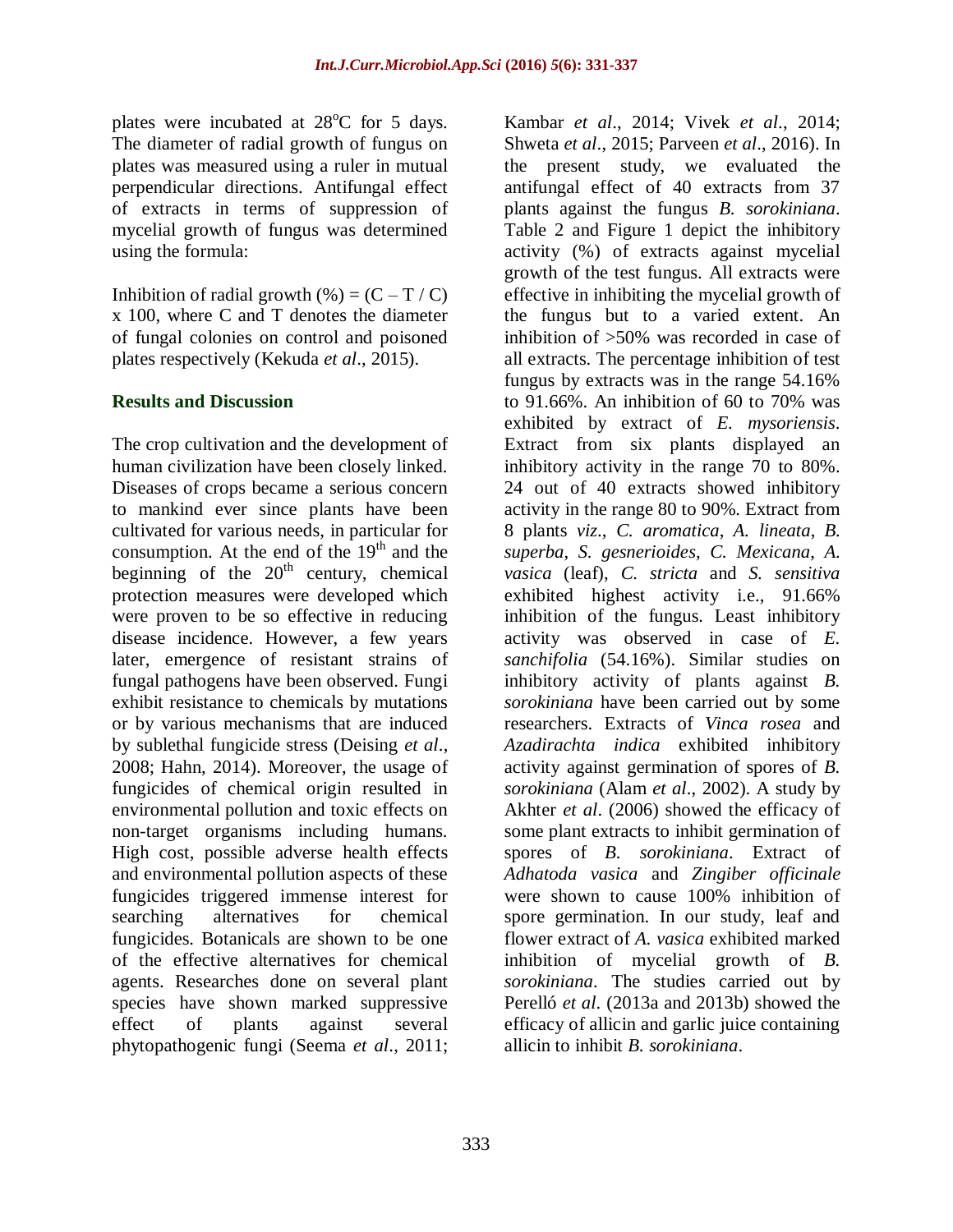|  | Table.1 Plants selected in this study |  |  |
|--|---------------------------------------|--|--|
|  |                                       |  |  |

| SI.<br>No.     | <b>Name</b>                                                  | Family         | Part<br>used   | SI.<br>No. | <b>Name</b>                                     | Family          | Part<br>used                   |
|----------------|--------------------------------------------------------------|----------------|----------------|------------|-------------------------------------------------|-----------------|--------------------------------|
| $\mathbf{1}$   | <b>Strobilanthes</b><br>kunthiana<br>T.Anderson ex<br>Benth. | Acanthaceae    | Leaf           | 20         | Emilia sanchifolia<br>(L.) DC. ex DC.           | Compositae      | Whole<br>plant                 |
| $\overline{2}$ | Luisia macrantha<br>Blatt. McCann.                           | Orchidaceae    | Whole<br>plant | 21         | <b>Striga</b><br>gesnerioides<br>(Willd.) Vatke | Orobanchaceae   | Whole<br>plant                 |
| 3              | Dendrobium<br>herbaceum Lindl.                               | Orchidaceae    | Whole<br>plant | 22         | Calceolaria<br>Mexicana Benth.                  | Calceolariaceae | Whole<br>plant                 |
| $\overline{4}$ | <i>Oberonia</i><br>brunoniana Wight                          | Orchidaceae    | Whole<br>plant | 23         | <b>Strobilanthes</b><br>sessilis Nees           | Acanthaceae     | Leaf                           |
| 5              | Bulbophyllum<br>neilgherrense<br>Wight                       | Orchidaceae    | Whole<br>plant | 24         | Argyreia speciosa<br>$(L. f.)$ Sweet            | Convolvulaceae  | Leaf and<br>flower             |
| 6              | Bulbophyllum<br>fischeri Seidenf.                            | Orchidaceae    | Whole<br>plant | 25         | Adhatoda vasica<br><b>Nees</b>                  | Acanthaceae     | Leaf and<br>flower             |
| 7              | Eria mysorensis<br>Lindl.                                    | Orchidaceae    | Whole<br>plant | 26         | Syzygium leatum<br>(Buch.-Ham.)<br>Gandhi       | Myrtaceae       | Leaf                           |
| 8              | Acampe<br>praemorsa<br>(Roxb.) Blatter $&$<br>McCann         | Orchidaceae    | Whole<br>plant | 27         | Swertia lawii<br><b>Burkill</b>                 | Gentianaceae    | Whole<br>plant                 |
| 9              | Coelogyne<br>nervosa A.Rich.                                 | Orchidaceae    | Whole<br>plant | 28         | Conyza stricta<br>Willd.                        | Compositae      | Whole<br>plant                 |
| 10             | Vanda roxburghii<br>R.Br.                                    | Orchidaceae    | Whole<br>plant | 29         | Hoya wightii<br>Hook.f.                         | Apocyanaceae    | Leaf                           |
| 11             | Pholidota<br>imbricata Lindl.                                | Orchidaceae    | Whole<br>plant | 30         | Hoya ovalifolia<br>Wight & Arn.                 | Apocyanaceae    | Leaf                           |
| 12             | Nardostachys<br>jatamansi (D.<br>Don) DC.                    | Caprifoliaceae | Rhizome        | 31         | Leucas<br>marruboides Desf.                     | Labiatae        | Root                           |
| 13             | Curcuma<br>aromatica Salisb.                                 | Zingiberaceae  | Rhizome        | 32         | Smithia sensitiva<br>Aiton                      | Leguminosae     | Whole<br>plant                 |
| 14             | Putranjiva<br>roxburghii Wall                                | Putranjivaceae | Seed           | 33         | Crotalaria filipes<br>Benth.                    | Leguminosae     | Whole<br>plant                 |
| 15             | Fahrenheitia<br>zeylanica<br>(Thwaites) Airy<br>Shaw         | Euphorbiaceae  | Leaf           | 34         | Polyalthia<br>longifolia (Sonn.)<br>Thwaites    | Annonaceae      | Ripe and<br>unripe<br>pericarp |
| 16             | Helichrysum<br>buddledoides DC.                              | Compositae     | Whole<br>plant | 35         | Maesa indica<br>(Roxb.) A. DC.                  | Primulaceae     | Leaf                           |
| 17             | Atylosia lineata<br>Wt. & Arn.                               | Leguminosae    | Leaf           | 36         | Anaphalis lawii<br>(Hook.f.) Gamble             | Compositae      | Whole<br>plant                 |
| 18             | Butea superba<br>Roxb.                                       | Leguminosae    | Leaf           |            | Hypericum<br>mysorense                          |                 |                                |
| 19             | Coscinium<br>fenestratum<br>(Goetgh.) Colebr.                | Menispermaceae | <b>Stem</b>    | 37         | <b>B.Heyne ex Wight</b><br>& Arn.               | Hypericaceae    | Leaf                           |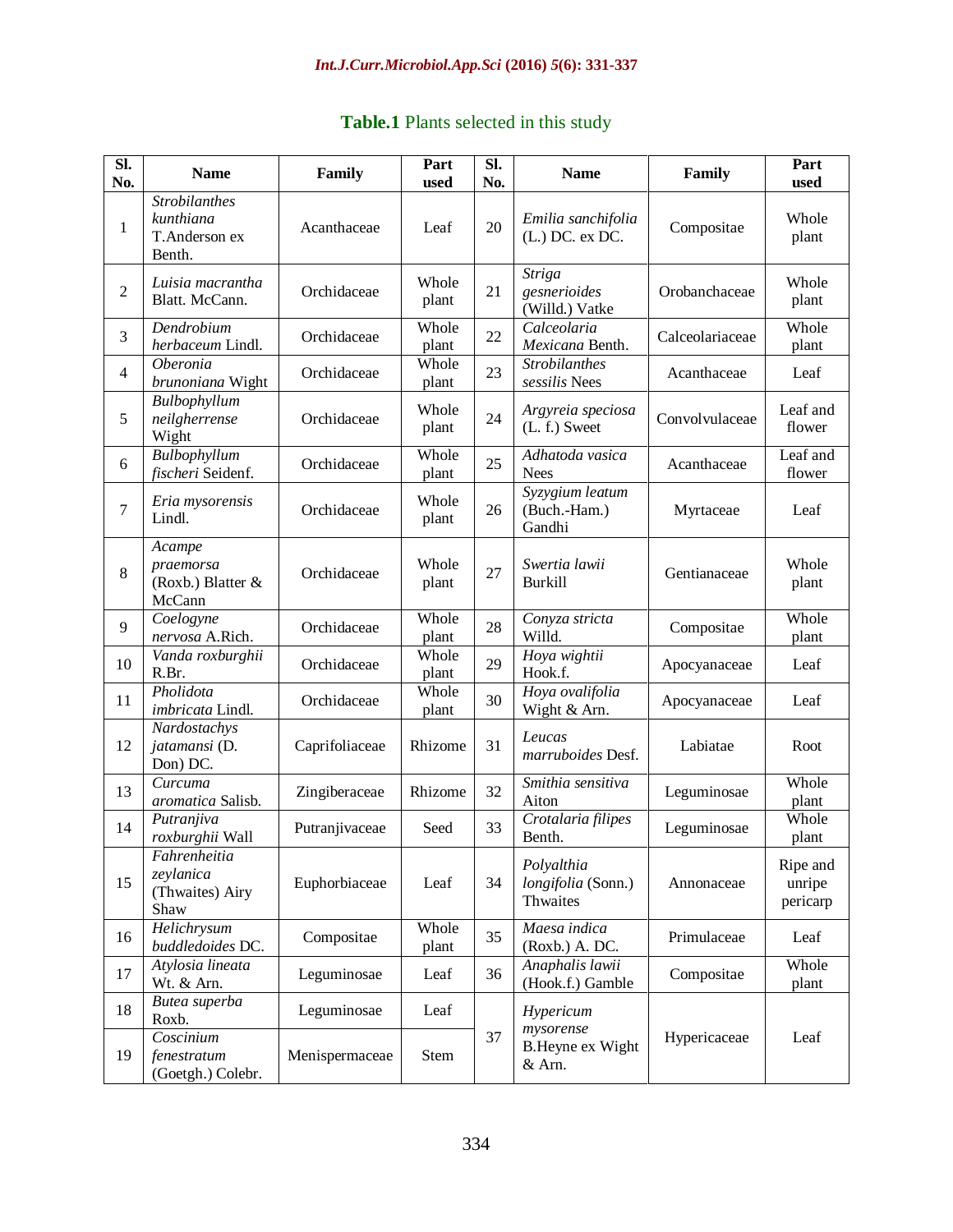| SI.            |                  | <b>Inhibition</b> | SI. |                               | <b>Inhibition</b> |
|----------------|------------------|-------------------|-----|-------------------------------|-------------------|
| No.            | <b>Treatment</b> | $(\%)$            | No. | <b>Treatment</b>              | (%)               |
| $\mathbf{1}$   | S. kunthiana     | 87.50             | 21  | S. gesnerioides               | 91.66             |
| $\overline{2}$ | L. macrantha     | 87.50             | 22  | C. Mexicana                   | 91.66             |
| 3              | D. herbaceum     | 87.50             | 23  | S. sessilis                   | 83.33             |
| $\overline{4}$ | O. brunoniana    | 79.16             | 24  | A. speciosa leaf              | 87.50             |
| 5              | B. neilgherrense | 70.33             | 25  | A. speciosa flower            | 83.33             |
| 6              | B. fischeri      | 79.16             | 26  | A. vasica leaf                | 91.66             |
| $\overline{7}$ | E. mysoriensis   | 62.50             | 27  | A. vasica flower              | 87.50             |
| 8              | A. praemorsa     | 75.00             | 28  | S. leatum                     | 83.33             |
| 9              | C. nervosa       | 77.08             | 29  | S. lawii                      | 87.50             |
| 10             | V. roxburghii    | 85.41             | 30  | C. stricta                    | 91.66             |
| 11             | P. imbricate     | 79.16             | 31  | H. wightii                    | 83.33             |
| 12             | N. jatamansi     | 89.58             | 32  | H. ovalifolia                 | 87.50             |
| 13             | C. aromatica     | 91.66             | 33  | L. marruboides                | 89.58             |
| 14             | P. roxburghii    | 87.50             | 34  | S. sensitiva                  | 91.66             |
| 15             | F. zeylanica     | 87.50             | 35  | C. filipes                    | 87.50             |
| 16             | H. buddledoides  | 87.50             | 36  | P. longifolia ripe pericarp   | 85.41             |
| 17             | A. lineata       | 91.66             | 37  | P. longifolia unripe pericarp | 83.33             |
| 18             | B. superba       | 91.66             | 38  | M. indica                     | 83.33             |
| 19             | C. fenestratum   | 89.58             | 39  | H. mysoriensis                | 87.50             |
| 20             | E. sanchifolia   | 54.16             | 40  | A. lawii                      | 81.25             |

## **Table.2** Inhibitory activity of extract of selected plants against *B. sorokiniana*

#### **Fig.1** Range of mycelial inhibition of *B. sorokiniana* by extracts

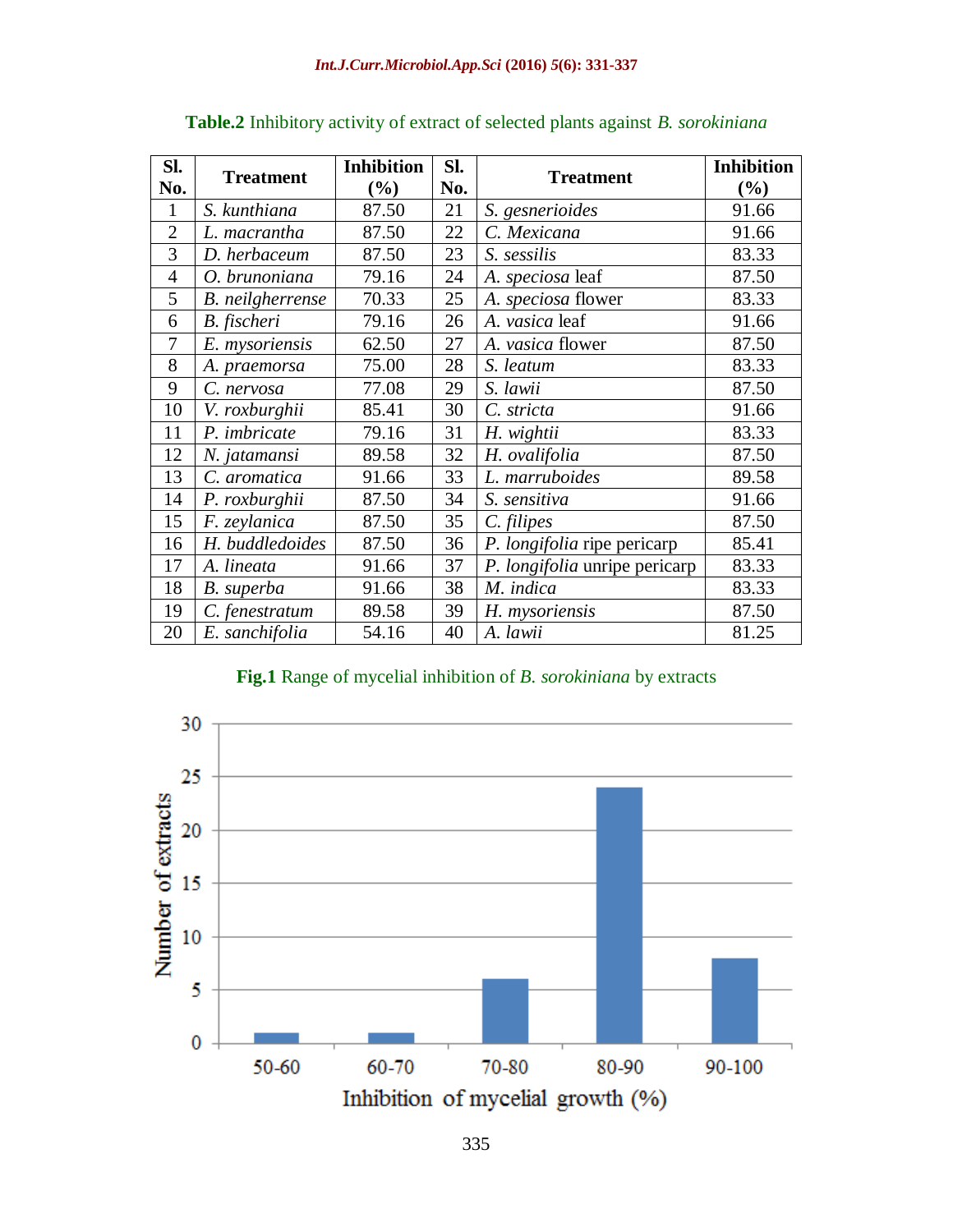Study of Hasan *et al*. (2012) revealed dose dependent inhibition of *B. sorokiniana* by extract of 5 plants. Hossain *et al*. (2015) showed antifungal efficacy of 13 plants against *B. sorokiniana*. More recently, essential oil of flowering buds and extracts from leaf, bark and flowering buds of *Eucalyptus camaldulensis* were shown to exhibit potent inhibitory activity against mycelial growth and spore germination of *B. sorokiniana* (Bahadar *et al*., 2016).

In conclusion, botanical extracts are known to exhibit potent inhibitory activity against a wide range of phytopathogenic fungi and can be considered as a promising alternative for chemical fungicides. In the present study, all extracts have shown to exhibit marked antifungal activity against *B. sorokiniana*, causal agent of root rot of wheat. These plants can be used to control root rot disease of wheat. From the observations of the present study, it can be suggested that investigations on antifungal effect of these botanicals are to be carried out in field conditions to develop fungicidal formulations.

## **Acknowledgements**

Authors thank Principal, S.R.N.M.N College of Applied Sciences and N.E.S, Shivamogga for providing facilities and moral support to conduct research. Authors thank Dr. E.S.K. Udupa, Prof. D. Rudrappa and Mrs. Ashwini H.S for helping in plant identification.

## **References**

- Acharya, K., Dutta, A.K., Pradhan, P. 2011. *Bipolaris sorokiniana* (Sacc.) Shoem.: The most destructive wheat fungal pathogen in the warmer areas. *Australian J. Crop Sci.,* 5(9): 1064- 1071.
- Akhter, N., Begum, M.F., Alam, S., Alam, M.S. 2006. Inhibitory effect of

different plant extracts, cow dung and cow urine on conidial germination of *Bipolaris sorokiniana*. *J. Biosci.,* 14: 87-92.

- Alam, S., Akhter, N., Begum, M.F., Banu, S.M., Islam, R.M., Chowdhury, A.N., Alam, M.S. 2002. Antifungal activities (*In vitro*) of some plant extracts and smoke on four fungal pathogens of different hosts. *Pakistan J. Biol. Sci.,* 5(3): 307-309.
- Bahadar, K., Munir, A., Asad, S. 2016. Management of *Bipolaris Sorokiniana* the causal pathogen of spot blotch of wheat by Eucalyptus extracts. *J. Plant Pathol. Microbiol.,* 7: 326.
- Bhat, G.K. 2014. Flora of South Kanara (Dakshina Kannada and Udupi Districts of Karnataka). Aakriti Prints, Mangalore.
- Boonsang, N., Dethoup, T., Singburaudom, N., Gomes, N.G.M., Kijjoa, A. 2014. *In vitro* antifungal activity screening of crude extracts of soil fungi against plant pathogenic fungi*. J. Biopesticides,* 7(2): 156-166.
- Deising, H.B., Reimann, S., Pascholati, S.F. 2008. Mechanisms and significance of fungicide resistance†. *Brazilian J. Microbiol.,* 39: 286-295.
- Hahn, M. 2014. The rising threat of fungicide resistance in plant pathogenic fungi: Botrytis as a case study*. J. Chem. Biol.,* 7(4): 133-141.
- Hasan, M.M., Ahmed, F., Islam, M.R. 2012. *In vitro* effect of botanical extracts and fungicides against *Bipolaris sorokiniana*, causal agent of leaf blotch of barley. *J. Agroforestry and Environ.,* 6(1): 83-87.
- Hossain, M.M., Hossain, I., Khalequzzaman, K.M. 2015. Effect of seed treatment with biological control agent against *Bipolaris* leaf blight. *Int. J. Scientific Res. Agri. Sci.,* 2(7): 151-158.
- Kambar, Y., Manasa, M., Vivek, M.N.,